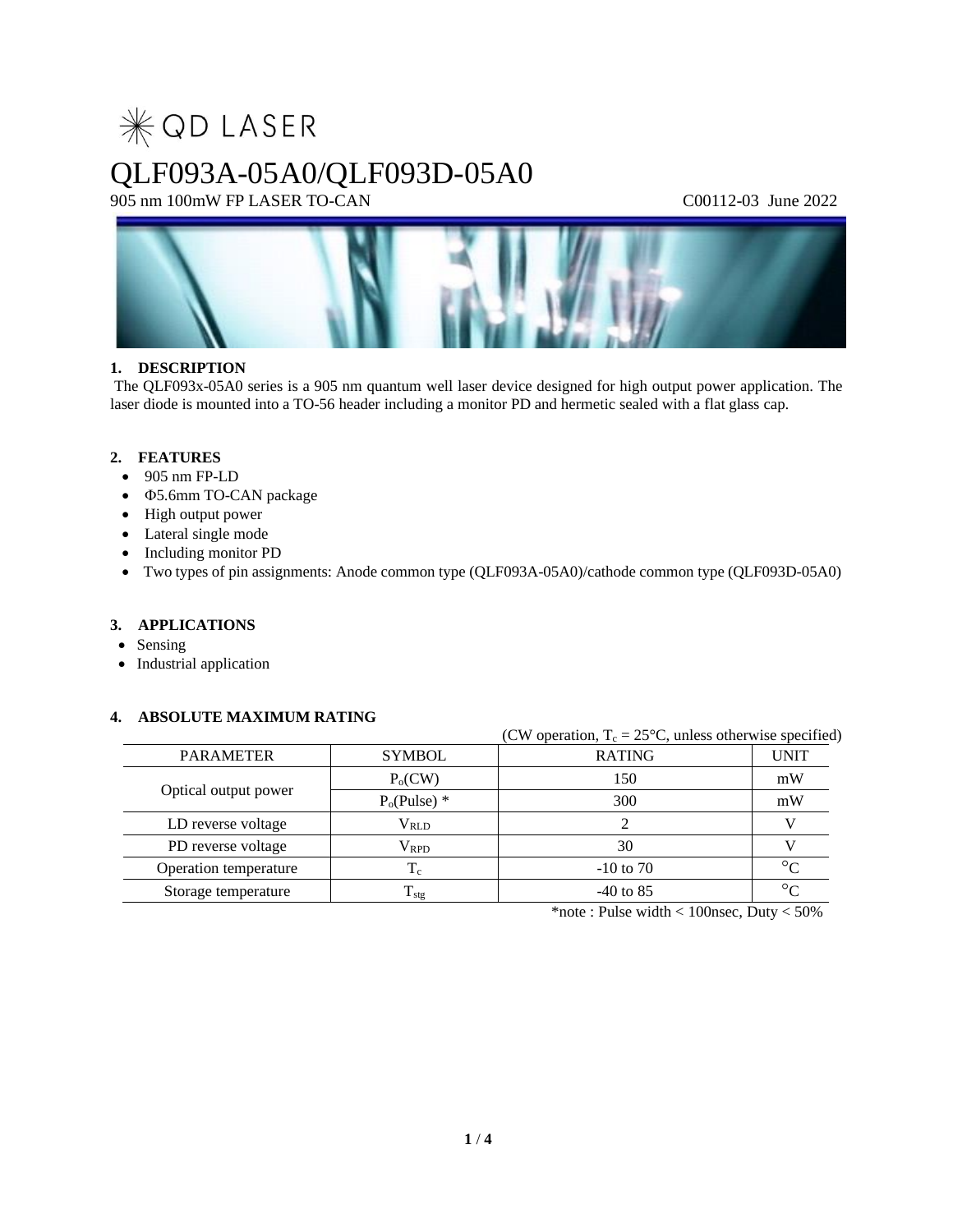

# QLF093A-05A0/QLF093D-05A0 C00112-03

|                               |                                      |                                    | $(T_c = 25^{\circ}C$ , unless otherwise specified) |            |            |             |
|-------------------------------|--------------------------------------|------------------------------------|----------------------------------------------------|------------|------------|-------------|
| <b>PARAMETER</b>              | <b>SYMBOL</b>                        | <b>TEST CONDITION</b>              | <b>MIN</b>                                         | <b>TYP</b> | <b>MAX</b> | <b>UNIT</b> |
| Threshold current             | $I_{th}$                             | CW                                 |                                                    | 30         | 55         | mA          |
| Operation current             | $I_{op}$                             | $CW$ , $P_0 = 100$ mW              |                                                    | 137        | 160        | mA          |
| Operation voltage             | $V_{op}$                             | $CW$ , $P_0 = 100$ mW              | ۰                                                  | 2.5        | 3.0        | V           |
| Slope efficiency              | η                                    | $CW, P_0 = 5 - 100mW$              | 0.8                                                | 0.9        |            | W/A         |
| Monitor current               | $I_{m}$                              | CW, $P_0 = 100$ mW, $V_{RD} = 5$ V | 50                                                 | 350        | 600        | μA          |
| Peak wavelength               | $\lambda_{\rm p}$                    | CW, $P_0 = 100$ mW                 | 885                                                | 905        | 915        | nm          |
| Far filed pattern, horizontal | $\theta_h$                           | CW, $P_0 = 100$ mW                 | 8                                                  | 11         | 14         | deg.        |
| Far filed pattern, vertical   | $\theta_{v}$                         | CW, $P_0 = 100mW$                  | 14                                                 | 17         | 20         | deg.        |
| Tilt angle, horizontal        | $d\theta_h$                          | CW, $P_0 = 100mW$                  | $-3$                                               |            | 3          | deg.        |
| Tilt angle, vertical          | $d\theta_v$                          | CW, $P_0 = 100mW$                  | $-3$                                               |            | 3          | deg.        |
| Emitting point accuracy       | $\Delta x$ , $\Delta y$ , $\Delta z$ |                                    | $-50$                                              |            | 50         | μm          |

#### **5. OPTICAL AND ELECTRICAL CHARACTERISTICS**

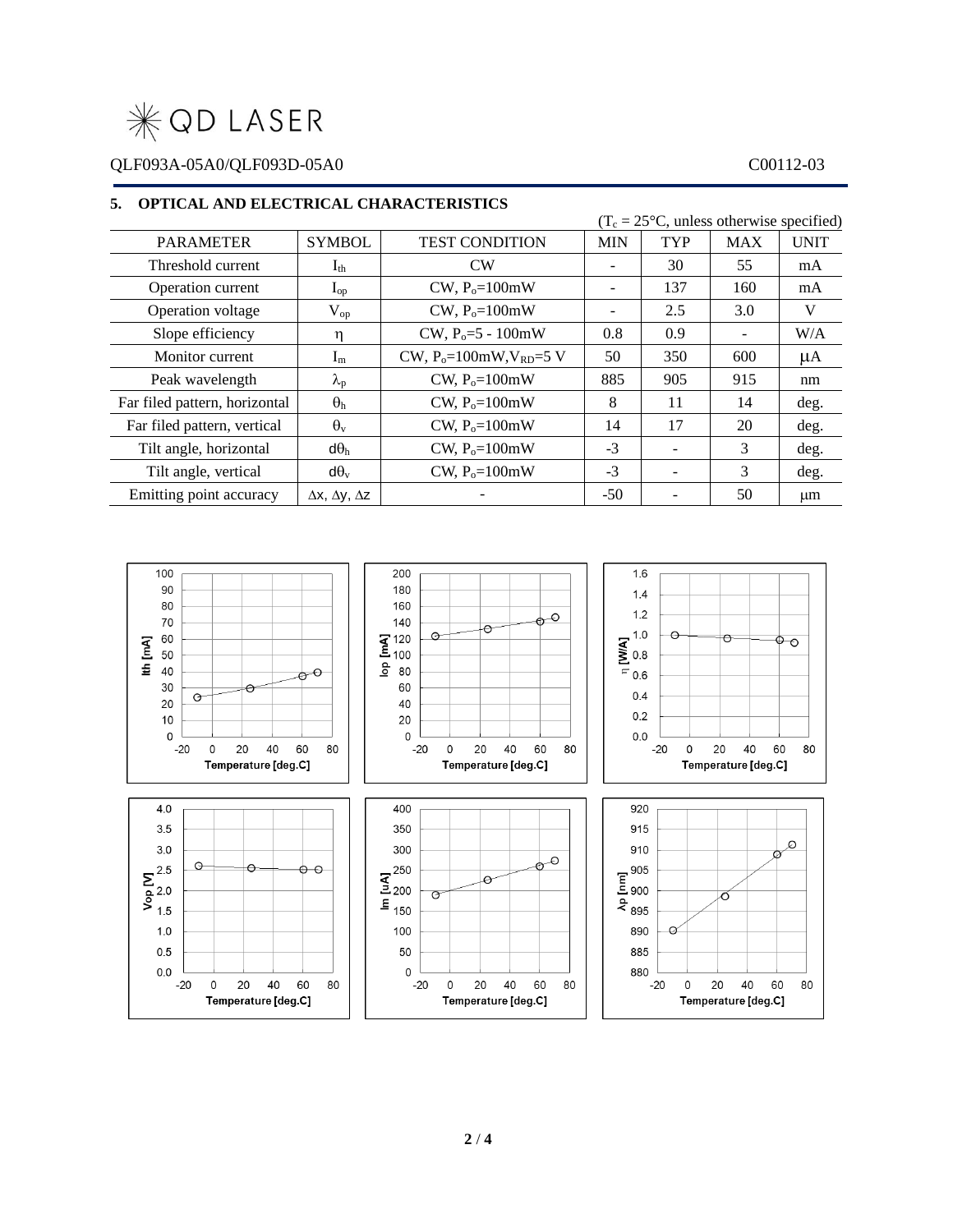**WOD LASER** 

# QLF093A-05A0/QLF093D-05A0 C00112-03